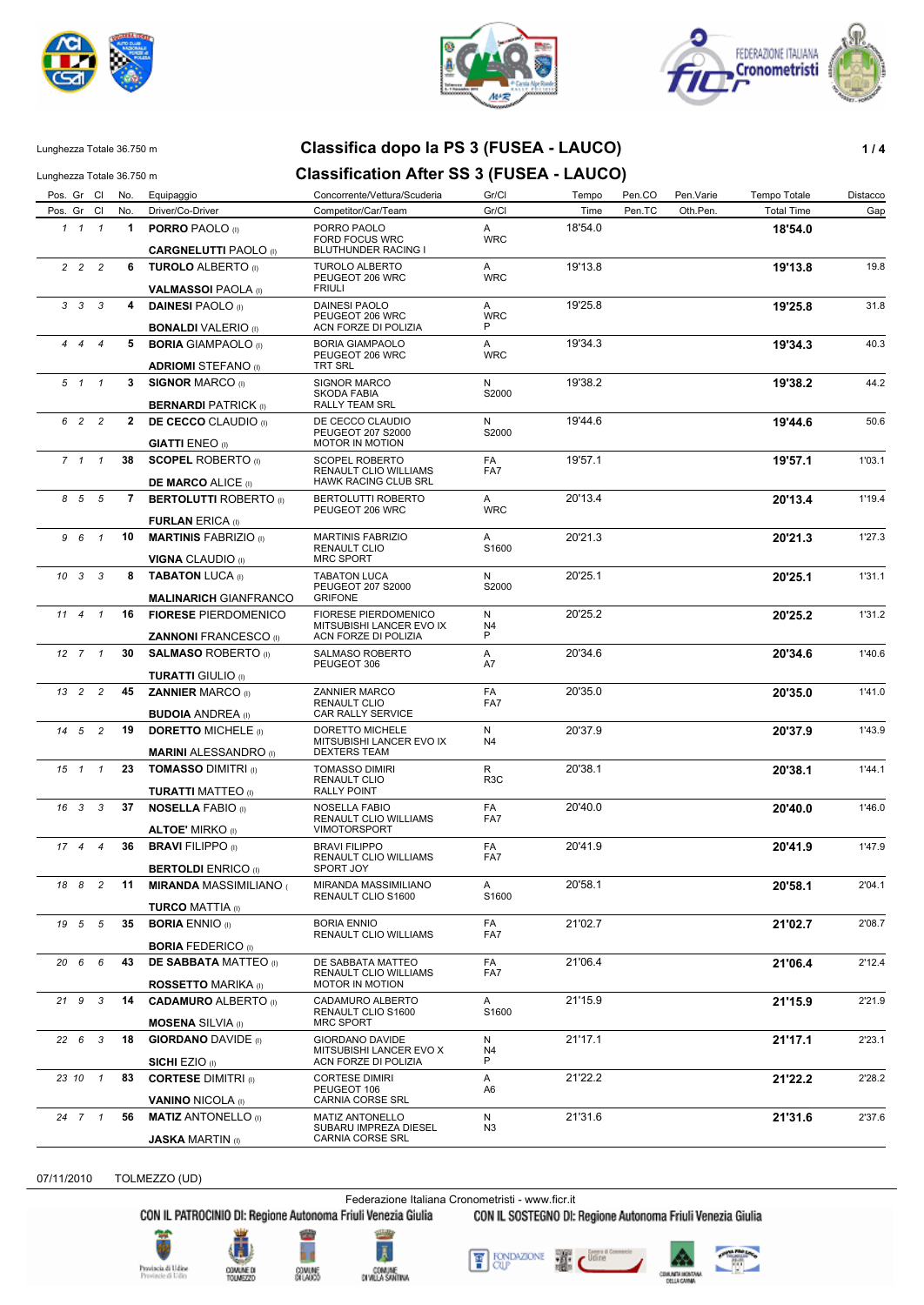





#### Lunghezza Totale 36.750 m **Classifica dopo la PS 3 (FUSEA - LAUCO) 2 / 4**

### Lunghezza Totale 36.750 m **Classification After SS 3 (FUSEA - LAUCO)**

Pos. Gr Cl No. Equipaggio Concorrente/Vettura/Scuderia Gr/Cl Tempo Pen.CO Pen.Varie Tempo Totale Distacco Pos. Gr Cl No. Driver/Co-Driver Competitor/Car/Team Gr/Cl Gr/Cl Time Pen.TC Oth.Pen. Total Time Gap *25* **109 PARONUZZI** STEFANO (I) PARONUZZI STEFANO **21'37.2** 2'43.2 CITROEN SAXO  *8 1* **MATTIOZ** LARISSA (I) 21'37.2 A.S.D. SUPER 2000 N N2 *26* **47 PANATO** TIZIANO (I) PANATO TIZIANO **21'45.9** 2'51.9 RENAULT CLIO WILLIAMS  *7 7* **GUGOLE** LIA (I) FA 21'45.9 FA<sub>7</sub> *27* **39 ALZETTA** MARCO (I) ALZETTA MARCO **21'48.9** 2'54.9 RENAULT CLIO WILLIAMS  *8 8* **CORONA** GIOVANNI (I) 21'48.9 CARNIA CORSE SRL FA FA7 *28* **42 SUSANI** MANUEL (I) SUSANI MANUEL **21'49.3** 2'55.3 RENAULT CLIO WILLIAMS  *9 9* **GUION FEDERICO** (I) 21'49.3 SPORT JOY FA  $FA7$ *29* **51 MARCHIOL** MARCO (I) MARCHIOL MARCO **21'51.9** 2'57.9 RENAULT CLIO RS LIGHT  *9 2* **SOLDA'** GIUSEPPE (I) 21'51.9 FRIULI N N3 *30* **87 PESSOT** FABIO (I) PESSOT FABIO **21'53.2** 2'59.2 ROVER MG RZ  *11 1* **MOZ** STEFANIA (I) 21'53.2 VIMOTORSPORT A A5 *31* **24 MARTINELLI** ALBERTO (I) MARTINELLI ALBERTO **21'54.5** 3'00.5 RENAULT CLIO  *2 2* **CROSILLA** SIMONE (I) 21'54.5 CAR RALLY SERVICE R<br>R3C *32* **98 PIANCA** GIOVANNI (I) PIANCA GIOVANNI **21'55.4** 3'01.4 PEUGEOT 106 RALLYE  *10 2* **BAZZI** MONICA (I) 21'55.4 MARCA RALLY CLUB N  $\overline{N2}$ *33* **54 BELTRAMINI** DIEGO (I) BELTRAMINI DIEGO **22'04.2** 3'10.2 RENAULT CLIO RS  *11 3* **GOTTI** CLAUDIO (I) 22'04.2 N3 *34* **99 BUCCINO** MICHELE (I) BUCCINO MICHELE **22'04.5** 3'10.5 PEUGEOT 106 RALLYE  *12 3* **CODROMAZ** FRANCO (I) 22'04.5 VIMOTORSPORT N N2 *35* **106 SUSANI** LUCA (I) SUSANI LUCA (I) **22'14.3** 3'20.3 PEUGEOT 106  *13 4* **QUARINA** DENNY (I) 22'14.3 SPORT JOY N  $\overline{N2}$ *36* **101 BERTOLUTTI** GIUSEPPE (I) BERTOLUTTI GIUSEPPE **22'16.6** 3'22.6 PEUGEOT 106  *14 5* **'EL DANDI'** (I) 22'16.6 SPORT JOY N N2 *37* **74 FONTANA** KYD (I) FONTANA KYD **22'19.0** 3'25.0 RENAULT CLIO RS LIGHT  *15 4* **ANDRIOLO** ALEX (I) 22'19.0 HAWK RACING CLUB SRL N N3 *38* **33 LEIGEB** HEINZ (A) LEIGEB HEINZ **22'31.6** 3'37.6 RENAULT CLIO  *3 3* **EDER** HORST (A) R 22'31.6 R3C *39* **84 GIAQUINTO** GIOVANNI (I) GIAQUINTO GIOVANNI **22'31.8** 3'37.8 CITROEN C2  *12 2* **CERLINI** CRISTIAN (I) 22'31.8 ACN FORZE DI POLIZIA A A6<br>P *40* **48 COLLINASSI** ROBERTO (I) COLLINASSI ROBERTO **22'32.0** 3'38.0 RENAULT CLIO  *10 10* **DALLA PIETRA** FABIO (I) 22'32.0 E.R. MOTORSPORT FA FA7 *41* **40 ACCO** LINO (I) ACCO LINO **22'34.5** 3'40.5 RENAULT CLIO WILLIAMS  *11 11* **NARDUZZI** EVA (I) 22'34.5 MIRANO RALLY FA FA7 *42* **27 COPPOLA** LUCA (I) CRISTOFOLI ALEX **22'39.3** 3'45.3 PEUGEOT 207 *42 4* 1 **CRISTOFOLI** ALEX (I) 22'39.3 MRC SPORT R R3T *43* **112 CHIUCH** ANDREA (I) CHIURCH ANDREA **22'42.3** 3'48.3 PEUGEOT 106  *16 6* **CORREDIG** ALESSANDRO 22'42.3 SPORT JOY N  $N<sub>2</sub>$ *44* **28 SCHULZ** FRANZ (A) SCHULZ FRANZ **22'47.3** 3'53.3 PEUGEOT 207  *5 2* **HOFSTETTER** HANNES (A) R 22'47.3 R3T *45* **50 TERPIN** LUIGI (I) TERPIN LUIGI **22'49.2** 3'55.2 CITROEN C2  *6 1* **DRIOLI** PAOLO (I) 22'49.2 GORIZIA CORSE R R<sub>2B</sub> *46* **79 PASCHINI** LUCA (I) PASCHINI LUCA **22'49.8** 3'55.8 FIAT UNO TURBO  *1 1* **GRESSANI** MATTEO (I) FN 22'49.8 FN3 *47* **100 MARCHIOL** GIANNI (I) MARCHIOL GIANNI **22'53.4** 3'59.4 HONDA CIVIC EK4  *17 7* **GOI** DEBORA (I) 22'53.4 FRIULI N N2 *48* **41 CROZZOLI** MARCO (I) CROZZOLI MARCO **22'54.4** 4'00.4 OPEL ASTRA  *12 12* **DEL FRARI** ALAN (I) 22'54.4 ACN FORZE DI POLIZIA FA FA7<br>P

07/11/2010 TOLMEZZO (UD)

Federazione Italiana Cronometristi - www.ficr.it

CON IL PATROCINIO DI: Regione Autonoma Friuli Venezia Giulia CON IL SOSTEGNO DI: Regione Autonoma Friuli Venezia Giulia









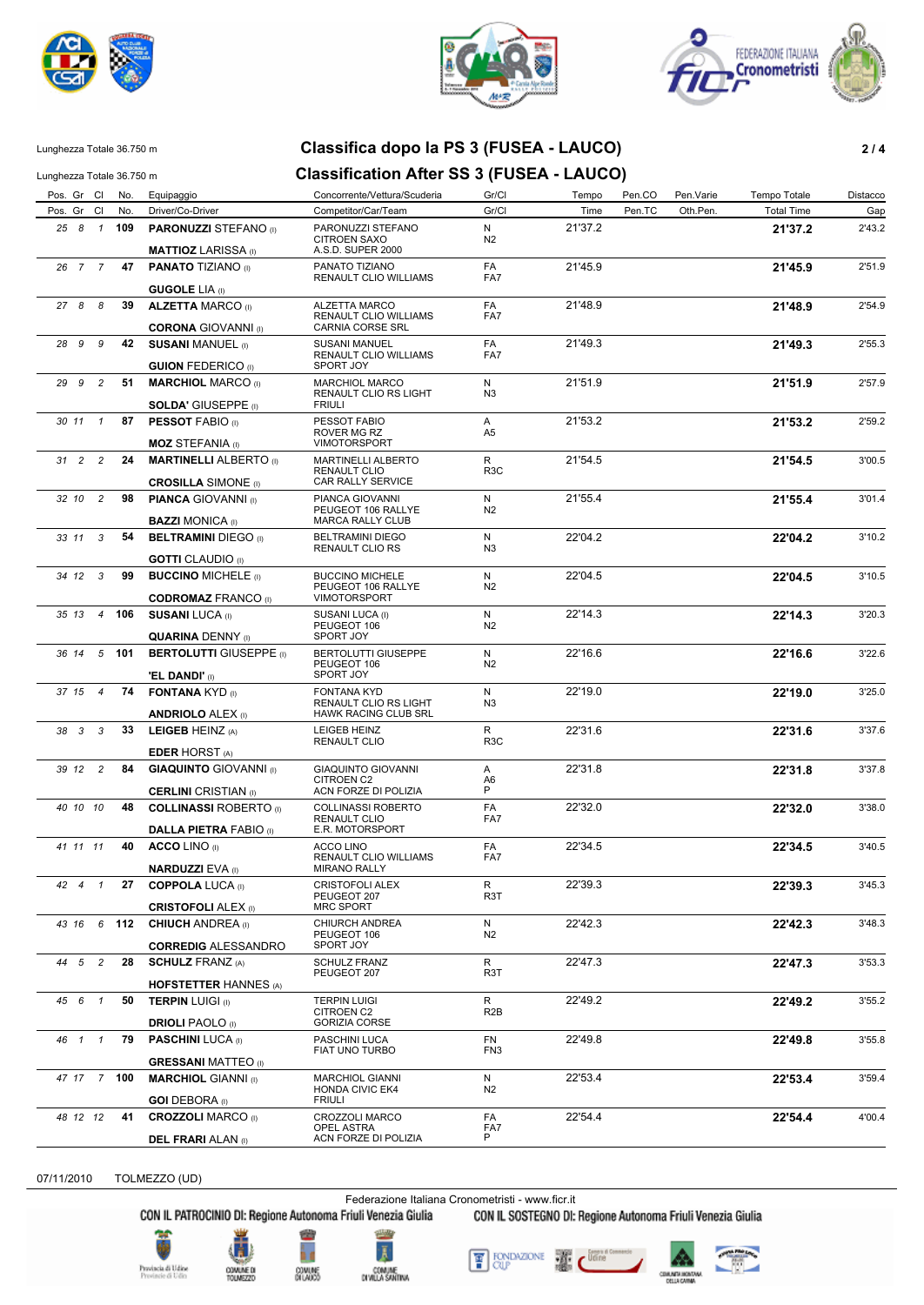





## Lunghezza Totale 36.750 m **Classifica dopo la PS 3 (FUSEA - LAUCO) 3 / 4**

Lunghezza Totale 36.750 m **Classification After SS 3 (FUSEA - LAUCO)** 

| Pos. Gr Cl                      | No. | Equipaggio                                               | Concorrente/Vettura/Scuderia                                             | Gr/Cl                        | Tempo   | Pen.CO | Pen.Varie | Tempo Totale      | Distacco |
|---------------------------------|-----|----------------------------------------------------------|--------------------------------------------------------------------------|------------------------------|---------|--------|-----------|-------------------|----------|
| Pos. Gr Cl                      | No. | Driver/Co-Driver                                         | Competitor/Car/Team                                                      | Gr/Cl                        | Time    | Pen.TC | Oth.Pen.  | <b>Total Time</b> | Gap      |
| 49 13 1                         | 86  | <b>DE NARDO MARCO (i)</b><br><b>DE LUCA MATTIA</b> (I)   | DE NARDO MARCO (I)<br>PEUGEOT 106 XSI<br><b>BL RACING</b>                | FA<br>FA <sub>5</sub>        | 22'57.8 |        |           | 22'57.8           | 4'03.8   |
| 50 18<br>- 8                    | 108 | <b>GIATTI NICOLA (I)</b>                                 | <b>GIATTI NICOLA</b>                                                     | N                            | 23'00.0 |        |           | 23'00.0           | 4'06.0   |
|                                 |     |                                                          | PEUGEOT 106                                                              | N <sub>2</sub>               |         |        |           |                   |          |
|                                 |     | <b>CELLA DANILO</b> (I)                                  | CARNIA CORSE SRL                                                         | P                            |         |        |           |                   |          |
| 9<br>51 19                      | 104 | <b>CUSSIGH PAOLO</b> (I)<br><b>SAPIENZA LUCIANO</b> (I)  | <b>CUSSIGH PAOLO</b><br><b>CITROEN SAXO</b><br><b>FRIULI</b>             | N<br>N <sub>2</sub>          | 23'00.5 |        |           | 23'00.5           | 4'06.5   |
| 52 14 13                        | 31  | <b>MINCIN GABRIELE</b> (I)                               | <b>MINCIN GABRIELE</b>                                                   | FA                           | 23'03.6 |        |           | 23'03.6           | 4'09.6   |
|                                 |     | <b>GIOIELLI ADRIANO</b> (I)                              | RENAULT CLIO<br><b>BL RACING</b>                                         | FA7                          |         |        |           |                   |          |
| 53 2 2                          | 75  | <b>MATTIUZ ALFIO</b> (I)<br><b>DA LOZZO ANGELO (I)</b>   | <b>MATTIUZ ALFIO</b><br>RENAULT CLIO WILLIAMS<br><b>MARCA RALLY CLUB</b> | <b>FN</b><br>FN <sub>3</sub> | 23'05.2 |        |           | 23'05.2           | 4'11.2   |
| 54 7 4                          | 25  | <b>PROSDOCIMO ALESSAND</b>                               | PROSDOCIMO ALESSANDRO<br>RENAULT CLIO                                    | R<br>R <sub>3</sub> C        | 22'16.8 | 50     |           | 23'06.8           | 4'12.8   |
|                                 |     | <b>NADIN MAURO</b> (I)                                   | <b>MRC SPORT</b>                                                         |                              |         |        |           |                   |          |
| $\overline{c}$<br>55 15         | 92  | <b>PILAT ROBERTO</b> (i)<br><b>SIGNOROTTO FULVIO</b> (I) | PILAT ROBERTO<br>PEUGEOT 205 RALLYE<br>MARCA RALLY CLUB                  | FA<br>FA <sub>5</sub>        | 23'07.8 |        |           | 23'07.8           | 4'13.8   |
| 56 20 10                        | 117 | <b>ERMEN MATTEO</b> (I)                                  | <b>ERMEN MATTEO</b>                                                      | N                            | 23'10.0 |        |           | 23'10.0           | 4'16.0   |
|                                 |     | <b>VISINTINI LEONARDO</b> (I)                            | PEUGEOT 106<br><b>FORUM JULII HC</b>                                     | N <sub>2</sub>               |         |        |           |                   |          |
| 57 8<br>$\overline{\mathbf{3}}$ | 29  | LE COULTRE STEPHANIE                                     | LE COULTRE STEPHANIE (CH)                                                | R                            | 23'13.2 |        |           | 23'13.2           | 4'19.2   |
|                                 |     | <b>CALECA VERONICA (I)</b>                               | FIAT 500 ABARTH<br>CARNIA CORSE SRL                                      | R <sub>3</sub> T<br>F        |         |        |           |                   |          |
| 58 16 14                        | 46  | <b>ERLACHER CHRISTIAN (A)</b>                            | <b>ERLACHER CHRISTIAN</b>                                                | FA                           | 23'15.8 |        |           | 23'15.8           | 4'21.8   |
|                                 |     | <b>APPELTAUER PAMELA (A)</b>                             | FORD ESCORT RS                                                           | FA7                          |         |        |           |                   |          |
| 59 3<br>$\overline{\mathbf{3}}$ | 81  | <b>CORSO GIANANTONIO (I)</b>                             | <b>CORSO GIANANTONIO</b>                                                 | FN                           | 23'16.0 |        |           | 23'16.0           | 4'22.0   |
|                                 |     | <b>TAVERNA MAURO</b> (I)                                 | FIAT UNO TURBO IE<br>ANTARES MOTORSPORT                                  | FN <sub>3</sub>              |         |        |           |                   |          |
| 60 21 11                        | 116 | <b>MARTINIS ANGELO</b> (I)                               | <b>MARTINIS ANGELO</b><br><b>CITROEN SAXO</b>                            | N<br>N <sub>2</sub>          | 23'26.4 |        |           | 23'26.4           | 4'32.4   |
|                                 |     | <b>IUSSA CRISTINA</b> (I)                                | SPORT JOY                                                                |                              |         |        |           |                   |          |
| 61 22<br>$5^{\circ}$            | 70  | <b>FRANDOLI NICOLA</b> (I)<br><b>GRASSI ALBERTO</b> (I)  | <b>FRANDOLI NICOLA</b><br>RENAULT CLIO RS<br><b>GORIZIA CORSE</b>        | N<br>N <sub>3</sub>          | 23'37.5 |        |           | 23'37.5           | 4'43.5   |
| 62 23 12 118                    |     | <b>POLONIA</b> VANESSA (I)                               | POLONIA VANESSA                                                          | N                            | 23'40.4 |        |           | 23'40.4           | 4'46.4   |
|                                 |     | <b>DEFENT ELISA</b> (I)                                  | PEUGEOT 106<br><b>MRC SPORT</b>                                          | N <sub>2</sub><br>F          |         |        |           |                   |          |
| 63 24 13 110                    |     | <b>BELTRAME GABRIELE</b> (I)                             | <b>BELTRAME GABRIELE</b>                                                 | N                            | 23'43.0 |        |           | 23'43.0           | 4'49.0   |
|                                 |     | <b>PICENO DENIS (I)</b>                                  | <b>PEUGEOT 106 S16</b>                                                   | N <sub>2</sub>               |         |        |           |                   |          |
| 64 25 14 114                    |     | <b>MUSER LUCA</b> (I)                                    | <b>MUSER LUCA</b>                                                        | N                            | 23'43.4 |        |           | 23'43.4           | 4'49.4   |
|                                 |     |                                                          | PEUGEOT 106<br>ACN FORZE DI POLIZIA                                      | N <sub>2</sub><br>P          |         |        |           |                   |          |
| 65 26 15 120                    |     | <b>SPANGARO THOMAS</b> (I)<br>'JULLI' (I)                | JULLI                                                                    | N                            | 23'44.8 |        |           | 23'44.8           | 4'50.8   |
|                                 |     | <b>DE LUCA CORRADO</b> (0)                               | PEUGEOT 106<br>ACN FORZE DI POLIZIA                                      | N <sub>2</sub><br>P          |         |        |           |                   |          |
| 66 13<br>$\mathbf{3}$           | 85  | <b>TONIUTTI MARCO (I)</b>                                | TONIUTTI MARCO                                                           | A                            | 23'44.9 |        |           | 23'44.9           | 4'50.9   |
|                                 |     | <b>ZANIER LUCA</b> (i)                                   | PEUGEOT 106                                                              | A6                           |         |        |           |                   |          |
| 67 27 6                         | 72  | <b>PELLONI JOSEF</b> (i)                                 | PELLONI JOSEF                                                            | N                            | 23'48.9 |        |           | 23'48.9           | 4'54.9   |
|                                 |     | <b>MONTIGLIO ELISABETTA (</b>                            | RENAULT CLIO<br><b>GORIZIA CORSE</b>                                     | N <sub>3</sub>               |         |        |           |                   |          |
| 68 28 16 113                    |     | <b>SOSOL ALBERT</b> (i)                                  | SOSOL ALBERT                                                             | N                            | 23'51.7 |        |           | 23'51.7           | 4'57.7   |
|                                 |     | <b>CERETTI MICHELE</b> (I)                               | PEUGEOT 106                                                              | N2                           |         |        |           |                   |          |
| 69 14 4                         | 82  | <b>BUSATTO STEFANO</b> (i)                               | <b>BUSATTO STEFANO</b>                                                   | A                            | 23'55.0 |        |           | 23'55.0           | 5'01.0   |
|                                 |     | <b>VIANELLO PAOLO</b> (I)                                | <b>CITROEN SAXO</b><br><b>BLACK DEVILS R.T.</b>                          | A6                           |         |        |           |                   |          |
| 70 4 4                          | 77  | <b>NAIBO MARCO (I)</b>                                   | NAIBO MARCO                                                              | FN                           | 23'57.5 |        |           | 23'57.5           | 5'03.5   |
|                                 |     | <b>ROMANO ANDREA</b> (I)                                 | RENAULT CLIO WILLIAMS                                                    | FN <sub>3</sub>              |         |        |           |                   |          |
| 71 29 17 103                    |     | <b>COLJA FABRIZIO</b> (I)                                | COLJA FABRIZIO<br>PEUGEOT 106                                            | N<br>N2                      | 23'59.9 |        |           | 23'59.9           | 5'05.9   |
|                                 |     | <b>BENOSSI LUCA</b> (I)                                  | <b>FRIULI</b>                                                            |                              |         |        |           |                   |          |
| 72 17 3                         | 88  | <b>BRUSEGHIN THOMAS</b> (I)                              | STEFANUTTO MICHAEL<br>PEUGEOT 205 RALLYE                                 | FA<br>FA <sub>5</sub>        | 24'00.1 |        |           | 24'00.1           | 5'06.1   |
|                                 |     | <b>STEFANUTTO MICHAEL (I)</b>                            |                                                                          |                              |         |        |           |                   |          |

07/11/2010 TOLMEZZO (UD)

Federazione Italiana Cronometristi - www.ficr.it<br>CON IL PATROCINIO DI: Regione Autonoma Friuli Venezia Giulia CON IL SOSTEGNO DI:

CON IL SOSTEGNO DI: Regione Autonoma Friuli Venezia Giulia





COMUNE<br>DILAUCO